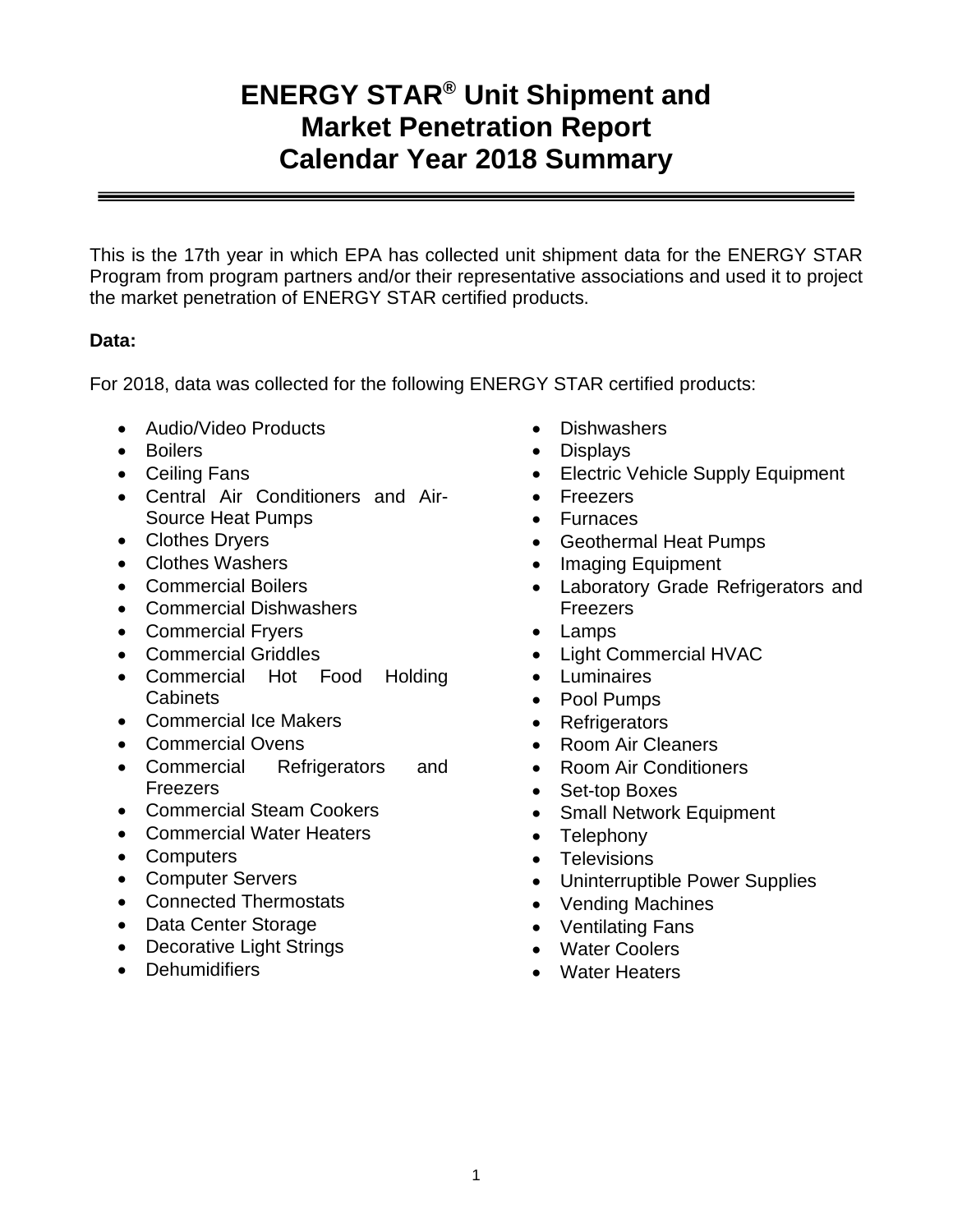#### **Methodology:**

ENERGY STAR market penetrations for a given year are derived by dividing U.S. ENERGY STAR certified product shipments by total U.S. shipments.

## *U.S. ENERGY STAR Shipment Data*

ENERGY STAR shipment data is collected from program partners for each calendar year. EPA uses this data as the representative value of all ENERGY STAR certified product shipments for the respective year; that is, no adjustments are made to the totals to account for partners that fail to report their shipments. Using the reported data represents a conservative approach. Though this method may underestimate ENERGY STAR market penetration, the data are reliable and the method is easily replicated. Further, response rates for all collected product categories average approximately 82%. Since many non-responsive partners are no longer shipping ENERGY STAR products, the shipments reported approximate actual ENERGY STAR certified product shipments.

#### *Total U.S. Shipment Data*

Total U.S. shipments are based on modeled and documented data. Industry data is used as a direct input whenever available and compared to forecast assumptions to ensure data comparability. Industry sources include trade associations, publications, and commercially-available market research.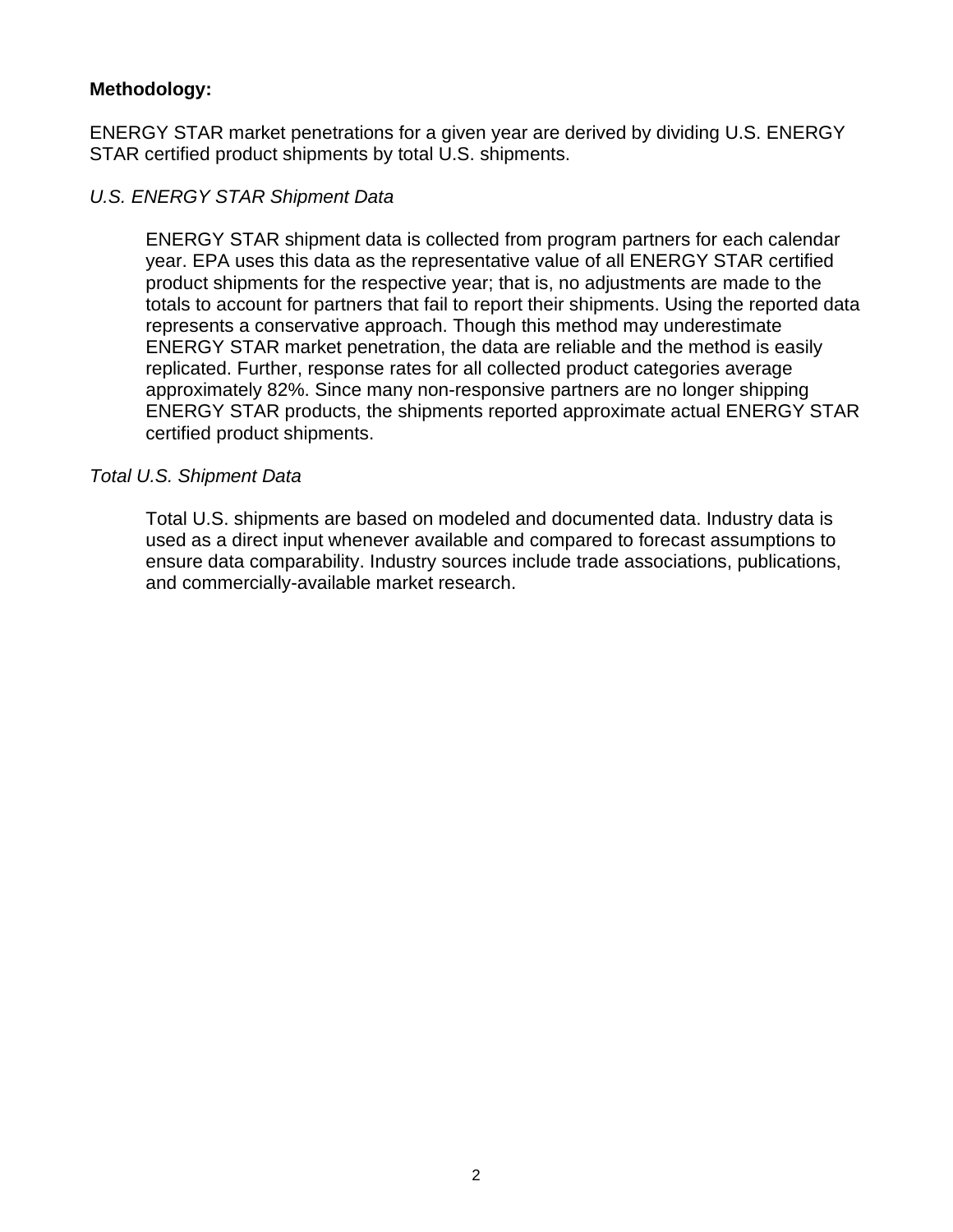#### **Response Rates:**

**Percent of Partners that Submitted CY2018 Unit Shipment Data:**

<span id="page-2-0"></span>

| <b>Product Category</b>                      | <b>Response</b><br><b>Rate</b> | <b>Number of Partners Required to</b><br><b>Respond</b> |
|----------------------------------------------|--------------------------------|---------------------------------------------------------|
| Audio/Video Equipment                        | 78%                            | 27                                                      |
| <b>Boilers</b>                               | 100%                           | 35                                                      |
| <b>Ceiling Fans</b>                          | 91%                            | 35                                                      |
| Central ACs and Air Source Heat Pumps        | 69%                            | 89                                                      |
| <b>Clothes Dryers</b>                        | 100%                           | 10                                                      |
| <b>Clothes Washers</b>                       | 100%                           | 15                                                      |
| <b>Commercial Boilers</b>                    | 100%                           | 8                                                       |
| <b>Commercial Dishwashers</b>                | 94%                            | 18                                                      |
| <b>Commercial Fryers</b>                     | 100%                           | 8                                                       |
| <b>Commercial Griddles</b>                   | 100%                           | 9                                                       |
| <b>Commercial Hot Food Holding Cabinets</b>  | 100%                           | 10                                                      |
| <b>Commercial Ice Makers</b>                 | 94%                            | 17                                                      |
| <b>Commercial Ovens</b>                      | 100%                           | 24                                                      |
| <b>Commercial Refrigerators and Freezers</b> | 92%                            | 37                                                      |
| <b>Commercial Steam Cookers</b>              | 100%                           | 8                                                       |
| <b>Commercial Water Heaters</b>              | 100%                           | 11                                                      |
| Computers <sup>1</sup>                       | 72%                            | 76                                                      |
| <b>Computer Servers</b>                      | 81%                            | 21                                                      |
| <b>Connected Thermostats</b>                 | 100%                           | 11                                                      |
| Data Center Storage                          | 100%                           | 10                                                      |
| Decorative Light Strings                     | 78%                            | 41                                                      |
| Dehumidifiers                                | 91%                            | 58                                                      |
| <b>Dishwashers</b>                           | 97%                            | 33                                                      |
| <b>Displays</b>                              | 80%                            | 51                                                      |
| <b>Electric Vehicle Supply Equipment</b>     | 86%                            | $\overline{7}$                                          |
| Furnaces                                     | 100%                           | 18                                                      |
| <b>Geothermal Heat Pumps</b>                 | 88%                            | 24                                                      |
| Imaging Equipment                            | 90%                            | 71                                                      |
| Lab Grade Refrigerators and Freezers         | 100%                           | 13                                                      |
| Lamps                                        | 80%                            | 234                                                     |
| <b>Light Commercial HVAC</b>                 | 100%                           | $\overline{\mathbf{3}}$                                 |
| Luminaires                                   | 71%                            | 480                                                     |
| Pool Pumps                                   | 81%                            | 16                                                      |
| <b>Refrigerators and Freezers</b>            | 85%                            | 86                                                      |
| Room Air Cleaners                            | 77%                            | 52                                                      |
| Room Air Conditioners                        | 90%                            | 42                                                      |
| Set-top Boxes                                | 80%                            | 5                                                       |
| Small Network Equipment                      | 100%                           | $\overline{\mathbf{4}}$                                 |
| Telephony                                    | 100%                           | 6                                                       |
| Televisions                                  | 76%                            | 25                                                      |
| Uninterruptible Power Supplies               | 85%                            | 20                                                      |
| <b>Vending Machines</b>                      | 100%                           | 6                                                       |
| <b>Ventilating Fans</b>                      | 95%                            | 39                                                      |
| <b>Water Coolers</b>                         | 82%                            | 22                                                      |
| <b>Water Heaters</b>                         | 96%                            | 25                                                      |
| <b>Total</b>                                 | 82%                            | 1860                                                    |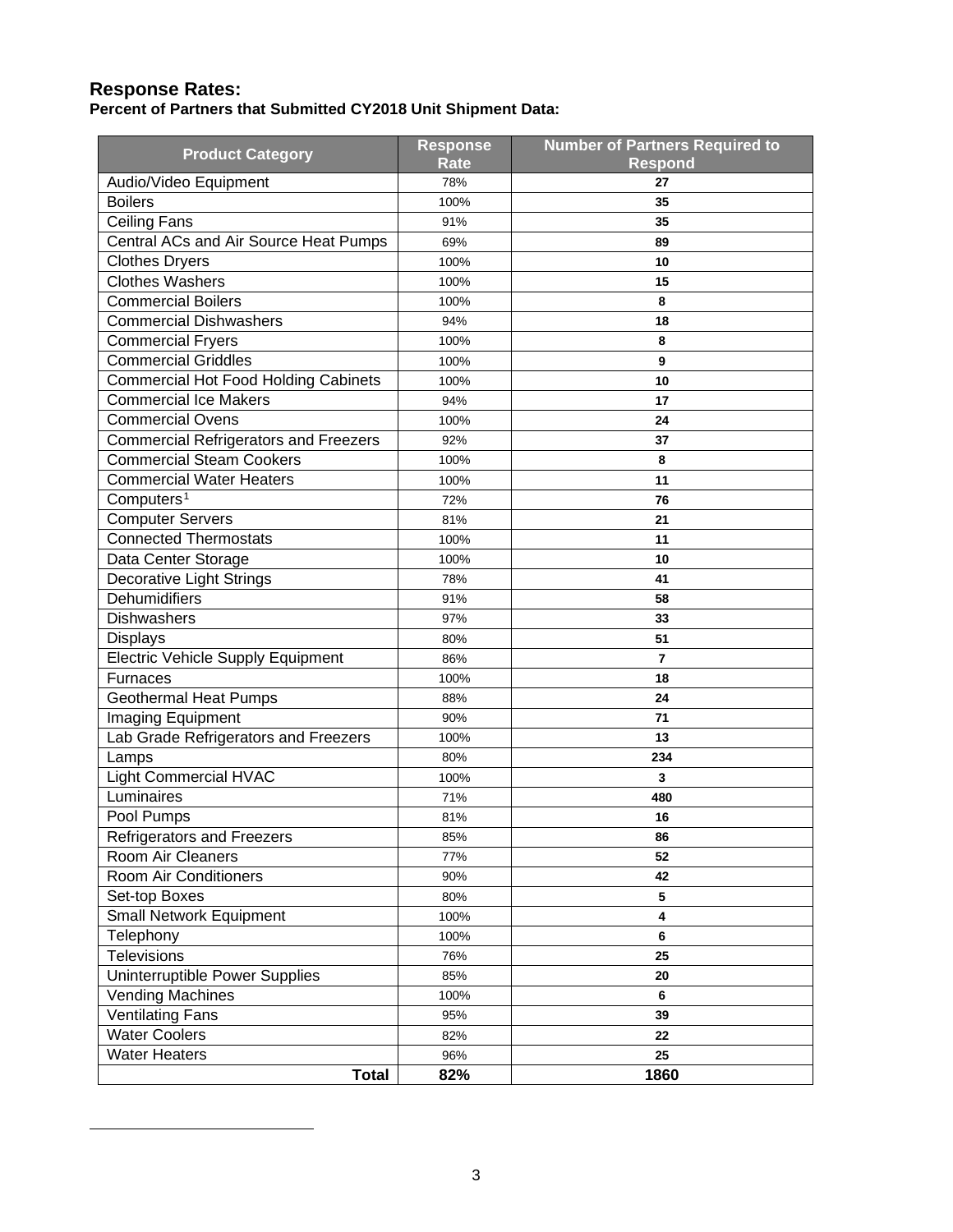## **Results:**

The goal of the ENERGY STAR program is to reduce greenhouse gas and other emissions associated with avoidable energy consumption by transforming the market for energyefficient products, buildings and services, so that more energy-efficient options become the norm and persist in the marketplace. As this occurs, EPA looks for additional opportunities to improve efficiency by tightening energy and environmental performance criteria for a given product or service, and revising specifications accordingly.

The below estimates of market penetration for calendar year 2018 provide a key indicator of whether the market is being transformed for a given product, and are used to inform the specification revision process [and the annual ENERGY STAR Product Development](https://cmadmin.energystar.gov/partner_resources/product_specification_development_process)  [Workplan.](https://cmadmin.energystar.gov/partner_resources/product_specification_development_process) For most products with high market share, new criteria have already been established or are currently being developed.

#### **ENERGY STAR CY2018 Certified Units Shipped, Corresponding Estimated Market Penetration, and Relevant Specification Updates:**

| <b>Product Category<sup>2</sup></b> | <b>2018 Units</b><br><b>Shipped</b><br>(thousand units) | 2018<br><b>Estimated</b><br><b>Market</b><br>Penetration <sup>3</sup> | <b>Recent and Upcoming</b><br><b>Specification Revisions</b><br>(Version - Effective Date) |  |
|-------------------------------------|---------------------------------------------------------|-----------------------------------------------------------------------|--------------------------------------------------------------------------------------------|--|
| Audio/Video Products                |                                                         |                                                                       |                                                                                            |  |
| <b>Blu-ray Players</b>              | 1,782                                                   | 35%                                                                   | <b>Revision In Process/Planned</b>                                                         |  |
| <b>DVD Players</b>                  | 659                                                     | 19%                                                                   |                                                                                            |  |
| Soundbars                           | 1,354                                                   | 16%                                                                   |                                                                                            |  |
| <b>Boilers</b>                      | 161                                                     | 53%                                                                   |                                                                                            |  |
| <b>Residential Gas Boilers</b>      | 136                                                     | 53%                                                                   |                                                                                            |  |
| <b>Residential Oil Boilers</b>      | 25                                                      | 53%                                                                   |                                                                                            |  |
| <b>Ceiling Fans</b>                 |                                                         |                                                                       |                                                                                            |  |
| Ceiling Fan - Fan Only              | 853                                                     | 36%                                                                   | Version 4.0 - June 15, 2018                                                                |  |
| Ceiling Fan - With Light Kit        | 468                                                     | 3%                                                                    |                                                                                            |  |
| Ceiling Fan - Light Kit Only        | 296                                                     | 13%                                                                   |                                                                                            |  |
| CAC/ASHP <sup>4</sup>               | 2,818                                                   | 34%                                                                   | <b>Revision In Process/Planned</b>                                                         |  |
| <b>ASHP</b>                         | 1,258                                                   | 43%                                                                   |                                                                                            |  |
| CAC <sup>4</sup>                    | 1,559                                                   | 29%                                                                   |                                                                                            |  |
| <b>Clothes Dryers</b>               | 2,652                                                   | 35%                                                                   |                                                                                            |  |
| <b>Clothes Dryers - Electric</b>    | 2,019                                                   | 32%                                                                   |                                                                                            |  |
| Clothes Dryers - Gas                | 633                                                     | 46%                                                                   |                                                                                            |  |
| Clothes Washers <sup>4</sup>        | 4,923                                                   | 50%                                                                   |                                                                                            |  |
| Residential Use <sup>4</sup>        | 4,875                                                   | 51%                                                                   | Version 8.0 - February 5, 2018                                                             |  |
| <b>Commercial Use</b>               | 48                                                      | 25%                                                                   |                                                                                            |  |
| <b>Commercial Boilers</b>           | 8                                                       | 18%                                                                   |                                                                                            |  |
| <b>Commercial Dishwashers</b>       | 48                                                      | 59%                                                                   | Revision In Process/Planned                                                                |  |

<span id="page-3-0"></span><sup>&</sup>lt;sup>2</sup> The number of ENERGY STAR certified products shipped and market penetrations are provided for select, notable subcategories of products.

<span id="page-3-1"></span><sup>&</sup>lt;sup>3</sup> For product categories where 2018 Market Penetration reads "N/A", market penetration was unable to be calculated due to a lack of market data.

<span id="page-3-2"></span><sup>4</sup> Market penetration and shipments were corrected based on updated information from partners.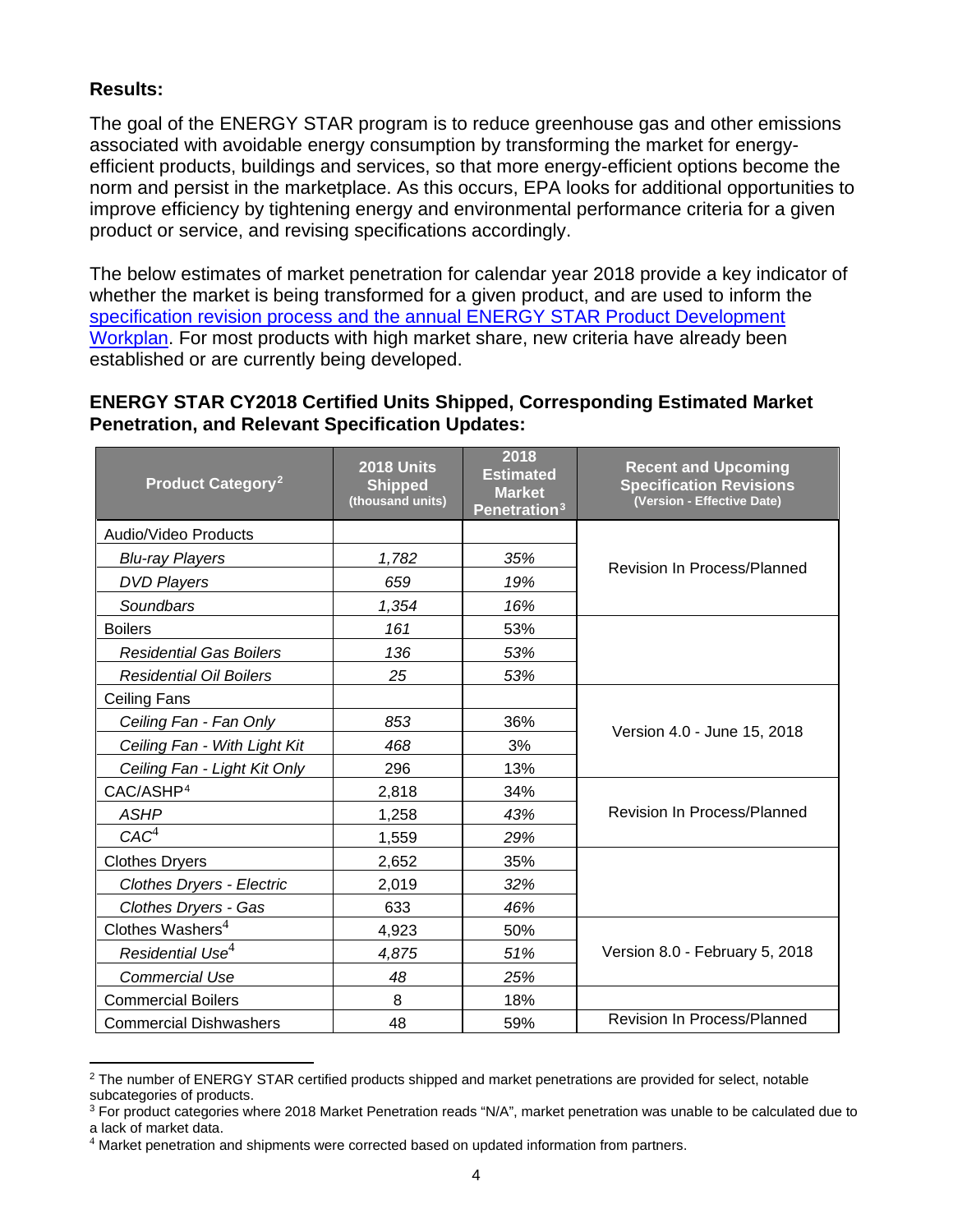| <b>Product Category</b>                               | <b>2018 Units</b><br><b>Shipped</b><br>(thousand units) | 2018<br><b>Estimated</b><br><b>Market</b><br><b>Penetration</b> | <b>Recent and Upcoming</b><br><b>Specification Revisions</b><br>(Version - Effective Date) |  |
|-------------------------------------------------------|---------------------------------------------------------|-----------------------------------------------------------------|--------------------------------------------------------------------------------------------|--|
| <b>Commercial Fryers</b>                              | 24                                                      | 29%                                                             |                                                                                            |  |
| <b>Commercial Griddles</b>                            | 3                                                       | 24%                                                             |                                                                                            |  |
| <b>Commercial Hot Food Holding</b><br>Cabinets        | 9                                                       | 21%                                                             |                                                                                            |  |
| <b>Commercial Ice Makers</b>                          | 76                                                      | 36%                                                             | Version 3.0 - January 28, 2018                                                             |  |
| <b>Commercial Ovens</b>                               | 44                                                      | 60%                                                             | Revision In Process/Planned                                                                |  |
| <b>Commercial Refrigerators &amp;</b>                 |                                                         |                                                                 |                                                                                            |  |
| Freezers                                              | 369                                                     | 51%                                                             |                                                                                            |  |
| Commercial Steam Cookers <sup>5</sup>                 | 7                                                       | N/A <sup>3</sup>                                                |                                                                                            |  |
| <b>Commercial Water Heaters -</b><br>Gas              | 53                                                      | 56%                                                             | Version 2.0 - October 2, 2018                                                              |  |
| Computers                                             | 74,817                                                  | 65%                                                             |                                                                                            |  |
| Desktop                                               | 10,348                                                  | 63%                                                             | Revision In Process/Planned                                                                |  |
| Notebooks                                             | 41,072                                                  | 82%                                                             | Version 7.0 - November 16, 2018                                                            |  |
| <b>Tablets</b>                                        | 23,263                                                  | 48%                                                             |                                                                                            |  |
| <b>Thin Clients</b>                                   | 806                                                     | N/A                                                             |                                                                                            |  |
| Workstations                                          | 135                                                     | 14%                                                             |                                                                                            |  |
| <b>Computer Servers</b>                               | 719                                                     | 17%                                                             | Version 3.0 - June 17, 2019                                                                |  |
| Connected Thermostats <sup>4</sup>                    | 4,321                                                   | 58%                                                             |                                                                                            |  |
| Data Center Storage <sup>6</sup>                      | 45                                                      | N/A                                                             | Revision In Process/Planned                                                                |  |
| Decorative Light Strings                              | 38,972                                                  | 20%                                                             |                                                                                            |  |
| Dehumidifiers                                         | 2,625                                                   | 87%                                                             | Version 5.0 - October 31, 2019                                                             |  |
| Dishwashers <sup>7</sup>                              | 7,285                                                   | 90%                                                             | Revision In Process/Planned                                                                |  |
| <b>Displays</b>                                       | 18,956                                                  | 80%                                                             |                                                                                            |  |
| <b>LCD Monitors</b>                                   | 18,533                                                  | 80%                                                             | Version 8.0 - January 28, 2020                                                             |  |
| Signage Display                                       | 423                                                     | 90%                                                             |                                                                                            |  |
| <b>Electric Vehicle Supply</b><br>Equipment           | 50                                                      | 7%                                                              | Revision In Process/Planned                                                                |  |
| Freezers <sup>8</sup>                                 | 669                                                     | 37%                                                             |                                                                                            |  |
| <b>Furnaces</b>                                       | 886                                                     | 26%                                                             |                                                                                            |  |
| <b>Residential Gas Furnaces</b>                       | 878                                                     | 26%                                                             |                                                                                            |  |
| <b>Residential Oil Furnaces</b>                       | 8                                                       | 21%                                                             |                                                                                            |  |
| <b>Geothermal Heat Pumps</b>                          | 28                                                      | N/A                                                             |                                                                                            |  |
| Imaging Equipment                                     |                                                         |                                                                 |                                                                                            |  |
| <b>Multi-function Devices and</b>                     |                                                         |                                                                 | Version 3.0 - October 11, 2019                                                             |  |
| <b>Printers</b>                                       | 23,551                                                  | 99%                                                             |                                                                                            |  |
| <b>Laboratory Grade Refrigerators</b><br>and Freezers | 32                                                      | N/A                                                             | <b>Revision In Process/Planned</b>                                                         |  |

<span id="page-4-0"></span><sup>&</sup>lt;sup>5</sup> Shipments were corrected based on updated information from partners.

<span id="page-4-2"></span><span id="page-4-1"></span> $^6$  Market data not available for data center storage products covered by the current ENERGY STAR specification for 2018.

<sup>&</sup>lt;sup>7</sup> Market penetration for dishwashers includes compact products.

<span id="page-4-3"></span><sup>&</sup>lt;sup>8</sup> Market penetration for freezers includes compact products.